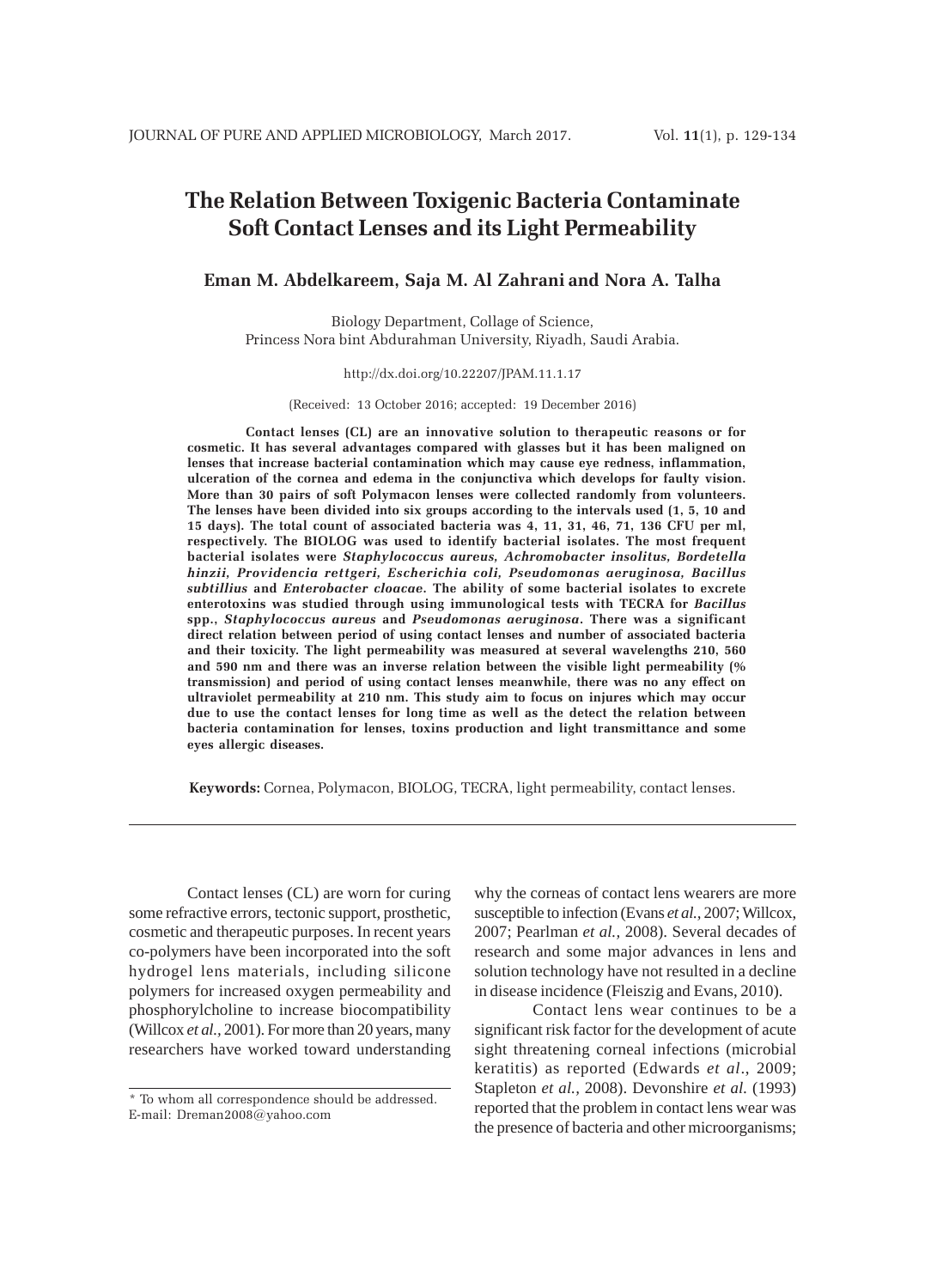because some contact lens wearers had developed microbial keratitis. Martins *et al*. (2002) observed the presence of fungi, parasites and bacteria in contact lens swabs cultures. It has been reported that the environment, the type of contact lens (CL), the duration of wear, and the type of CL cleansing solution determined the microbial load on the contact lenses (Lee and Lim, 2003). *Staphylococcuss epidermidis, Staphylococcuss aureus, Enterobacter* and *Pseudomonas* species found in healthy eyes, were also observed on soft contact lenses of healthy persons (Sankaridurg *et al.,* 2000).

*Pseudomonas aeruginosa* is a Gramnegative, opportunistic pathogen implicated in sight-threatening ocular infectious diseases such as keratitis (Green *et al*., 2008). *P. aeruginosa keratitis* is considerably more common in contact lens wearers compared with non-contact lens wearers, presumably because of the altered ocular environment. Bacterial contamination of lenses and storage cases has been reported even in association with good compliance with care and hygiene regimens. Phenotypic traits expressed in biofilms are partially responsible for the emerging resistance against. Microbial keratitis is the most serious complication associated with soft contact lens usage (Venkata, *et. al*., 2002). It involves the entry and subsequent invasion of the corneal layers by the offending pathogens, which include structural as well as enzymatic components in which are responsible for the attachment of different bacteria to the cornea. As a result of increase stress imposed by the contact lenses on the cornea, the cornea is less able to defend itself against invading bacteria. Thus, the bacterium effectively manages to overcome the eye's weakened defences, precipitating a fulminant infection (Ewbank, 1995). *P. aeruginosa* is the most frequent bacterial contaminant of contact lens care system, next are *S epidermidis*, *Staphylococcus aureus*, Coagulase negative Staph (Lee and Cabrera, 1996), Fungi, protozoa (Acanthamoeba) and viruses may also cause similar infection. A major factor that may be responsible for the development of keratitis among contact lens users is the microbial contamination of their lens care system.

The problems associated with contact lens wear are potentially sight threatening, which require rapid diagnosis and treatment to prevent vision loss. Contact lens complications include acute red eye, peripheral ulcers, infiltrative keratitis and asymptomatic keratitis (Sankaridurg *et. al*, 1999 and Borazjani *et. al.,* 2004). We conduct a study in a group of young disposable hydrogel contact lens wearers who are also a subpopulation. The lens care system includes the ophthalmic solution, lens cases and lenses used by the contact lens wearer. Furthermore, several reported cases of such ocular infections have been implicated to be due to lens care system contamination. This may be attributed to improper cleaning of the contact lenses as well as the presences of contamination in the other items of lens care system. Contamination of the lens cases or lens care solutions would most likely contaminate the contact lenses (Huang *et al*., 2001).

This investigation aim to study the potential risks of acquiring microbial keratitis among soft contact lens wearer this study was to determine the prevalence rate of bacterial colonization in hydrogel contact lenses among our study participants.

# **MATERIALS AND METHODS**

#### **Contact lenses collection**

Thirty pair of contact lenses (CL) was collected from Saudi lady volunteer in 2016. The contact lenses which used in all trails had same material from Polymacon brand (a hydrophilic polymer of 2-hydroxyethylmethacrylate (HEMA) cross-linked with ethylene glycol dimethacrylate (62%) and water (38%).

# **Bacteria isolation, counting and identification**

The bacteria associated with lenses isolated according to MacFaddin (2000). The collected CLs were divided to many groups according to usage periods (1, 5, 10 and 15 days). Moisturized sterile cotton swabs were using with sterile normal saline solution to isolate the bacteria from the both sides of CL, individually and then the swabs were used to make a serial dilution. One ml of dilution  $1 \times 10^3$  was used to inoculate blood agar plates by Pour Plate technique. The inoculated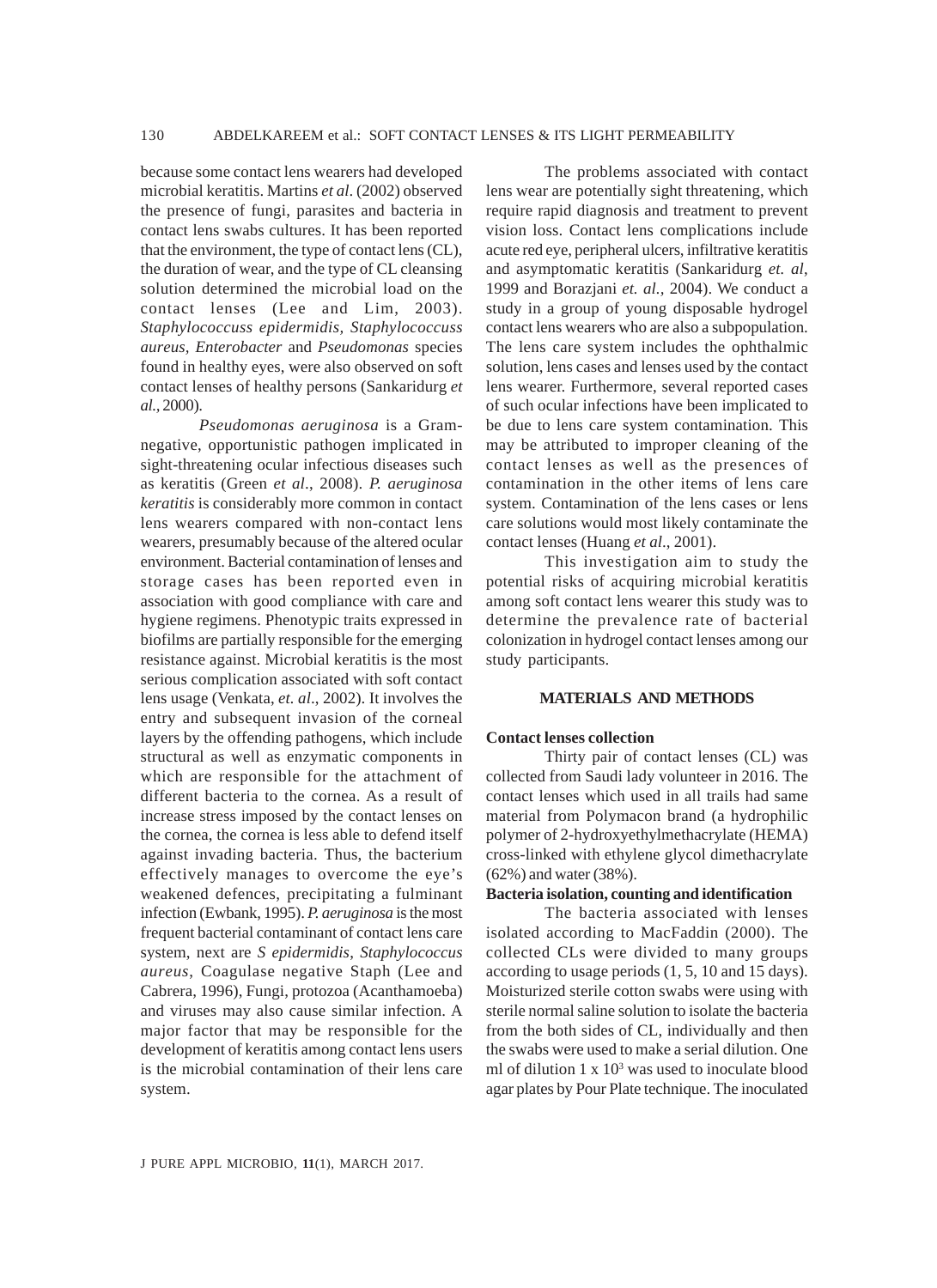Petri dishes were incubated for 48 hours at 37°C. The replicates were 3 plates per each side of lens. The pure culture of isolated bacteria from contact lenses was identified by BIOLOG technique according to, El-Naggar *et al.,* 2012.

# **Determination of Bacteria toxins**

The enterotoxin assay for *Bacillus* spp., *Pseudomonas aeruginosa* and *Staphylococcus aureus* was carried out as recommended by the manufacturers of the kits TECRA, 3M and according to, Park *et al.,* (1992).

# **Light permeability measuring**

The tested contact lenses (Soft Polymacon) were collected from volunteer after (0, 1, 5, 10 and 15 days) of use and directly were measured individually. Light transmission measurements were conducted using the spectrophotometer (model BECKMAN DU-640). Each contact lens was placed in a saline filled quartz cell before placing it inside the spectrophotometer. The second quartz cell was filled with saline only. The transmission spectrum was taken at 210, 560 and 590 nm. The light transmission was taken three times for each lenses and the mean and standard deviations were calculated. Each contact lens was placed inside the cell with the convex side facing the light source and the saline was replaced each time a new contact lens was tested according to, Bariah and Goh, (2005).

### **Statistical analysis**

The data obtained were statistically analyzed using ANOVA with the MSTAT-C statistical package. The least significant difference procedure was used at the 0.05 level of probability.

### **RESULTS**

#### **Bacteria isolation, counting and identification**

The obtained results from table referred that, 295 bacterial isolates were isolated from contact lenses through different periods of use (0, 1, 5, 10, 15 days) and under normal circumstances. All isolates belonged 8 different genus and also 8 different species. The total isolates at zero time were 2, and increased gradually with usage periods increasing 1, 5, 10, 15 days to 8, 37, 93, 155 isolates, respectively. *Staphylococcus aureus* isolates were more frequent with and its number was 45 isolates, and its frequency reached to 27.12%. *Staphylococcus aureus* followed by *Pseudomonas aeruginosa*, *Enterobacter cloacae* and *Achromobacter insolitus, Providencia rettgeri, Bacillus subtillius, Escherichia coli* and *Bordetella hinzii* (32, 18, 16, 12, 11, 10, and 9, respectively,) and their frequencies were up to 21.02, 12.2, 9.49, 7.80, 7.46, 7.12 and 6.44%, respectively. Meanwhile, there were 2 unknown isolates.

# **Bacteria toxicity**

A number of bacterial toxins were selected which can be secreted by tested bacteria and according to the most frequent and the most effective impact as *Staphylococcus aureus*, *Pseudomonas* spp. and *Bacillus* spp. toxins. Through Table 2 was found increasing of toxins production as direct proportion with increasing periods of use contact lenses from 0, 1, 5, 10, 15 days.

Table 1. Occurrence and frequency % of bacteria contaminated the contact lenses (CL) after different using periods (0, 1, 5, 10 and 15 Days) on blood agar media at 33  $\pm$ 2°C for 48 hours

| Bacterial species       | Usage periods of contact lenses (day) |                  |    |    |             | Total      | $\frac{0}{0}$ |
|-------------------------|---------------------------------------|------------------|----|----|-------------|------------|---------------|
|                         | $\Omega$                              |                  | 5  | 10 | 15          | occurrence | Frequency     |
| Achromobacter insolitus | $\theta$                              | $\Omega$         | 2  | 10 | 16          | 28         | 9.49          |
| Bacillus subtillius     | $\Omega$                              | $\left( \right)$ | 3  | 8  |             | 22         | 7.46          |
| Bordetella hinzii       | $\theta$                              |                  | 4  |    | $\mathbf Q$ | 19         | 6.44          |
| Enterobacter cloacae    |                                       | $\mathbf{0}$     | 6  | 11 | 18          | 36         | 12.20         |
| Escherichia coli        |                                       |                  | ◠  |    | 10          | 21         | 7.12          |
| Providencia rettgeri    | $\Omega$                              | 0                | 3  | 8  | 12          | 23         | 7.80          |
| Pseudomonas aeruginosa  | $\theta$                              | 3                | 9  | 18 | 32          | 62         | 21.02         |
| Staphylococcus aureus   | $\Omega$                              | 3                | 8  | 24 | 45          | 80         | 27.12         |
| Uknown                  | $\Omega$                              |                  | 0  |    |             | C          | 0.68          |
| Total                   | ◠                                     | 8                | 37 | 93 | 155         | 295        |               |

J PURE APPL MICROBIO*,* **11**(1), MARCH 2017.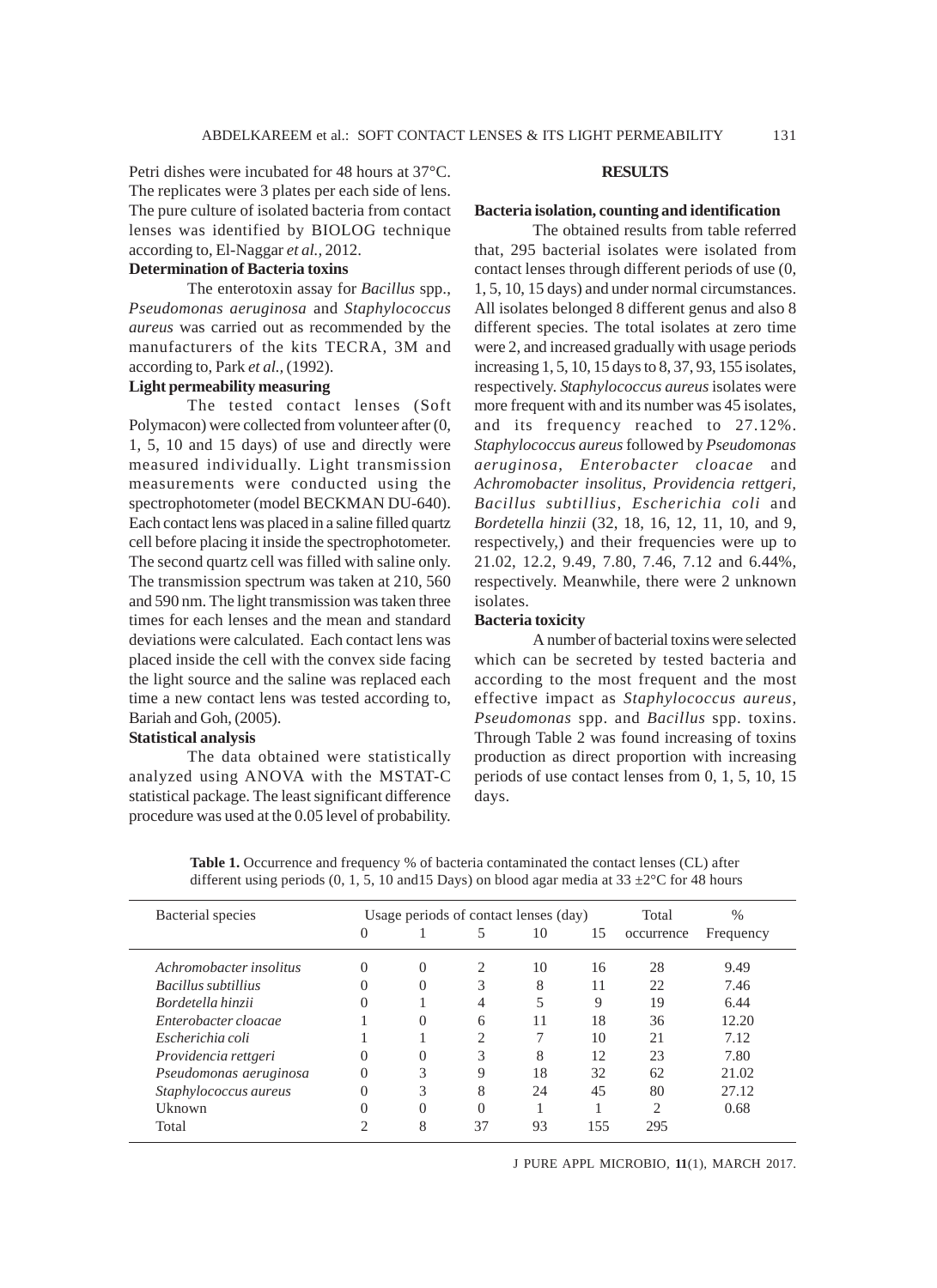### **The light permeability**

Enterotoxins (ng/ml)

Light permeability was measured using three wavelengths; one of them in the ultraviolet range (210 nm) and others through the range of visible light (560, 590 nm). It was found that UV permeability was almost complete throughout the tested use periods.

There wasn't any significant difference in all periods except the 1 and 5 day days. While, at 560 nm wavelength, there was a growing shortage in light permeability to 73.53% with lenses that were used for 15 consecutive days and also found a significant difference between light permeability and all using periods of lenses.

Also, in the same trend it found that reduction in the light permeability at 590 nm wavelength until reaching 70.8% only after 15 days of use the tested contact lenses. In addition there was a significant difference between all periods of use.

### **DISCUSSION**

Contact lenses are worn for curing some refractive errors, tectonic support, prosthetic, cosmetic and therapeutic purposes. In recent years co-polymers have been incorporated into the soft hydrogel lens materials, including silicone polymers for increased oxygen permeability and phosphorylcholine to increase biocompatibility (Willcox *et al.,* 2001). For more than 20 years, many researchers have worked toward understanding why the corneas of contact lens wearers are more susceptible to infection (Evans *et al.,* 2007; Willcox, 2007; Pearlman *et al.,* 2008). Several decades of research and some major advances in lens and solution technology have not resulted in a decline in disease incidence (Fleiszig and Evans, 2010).

In the results 295 bacterial isolates were isolated from contact lenses through different periods of use (0, 1, 5, 10, 15 days) and the most isolates belonged 8 different genus and also 8

| after different using periods $(0, 1, 5, 10, 115)$ Days) with immuno- Tecra technique |                                       |                 |               |               |               |          |  |
|---------------------------------------------------------------------------------------|---------------------------------------|-----------------|---------------|---------------|---------------|----------|--|
| Bacterial toxin                                                                       | Usage periods of contact lenses (day) |                 |               |               |               |          |  |
|                                                                                       | $\theta$                              |                 |               | 10            | 15            | at 0.05% |  |
| <i>Bacillus</i> spp.                                                                  | $0.01 + 0.00$                         | $0.28 \pm 0.02$ | $0.40 + 0.03$ | $0.70 + 0.06$ | $1.20 + 0.06$ | 0.11     |  |
| Enterotoxins $(ng/ml)$                                                                |                                       |                 |               |               |               |          |  |
| Staphylococcus aureus                                                                 | $0.00 + 0.00$                         | $0.10 + 0.06$   | $1.35 + 0.03$ | $2.60 + 0.06$ | $3.90 + 0.06$ | 0.15     |  |
| Enterotoxins $(ng/ml)$                                                                |                                       |                 |               |               |               |          |  |
| Pseudomonas spp.                                                                      | $0.00 + 0.00$                         | $0.00 + 0.00$   | $0.10 + 0.05$ | $0.10 + 0.06$ | $0.27 + 0.03$ | 0.12     |  |

Table 2. Determination of some bacteria toxins associated with contact lenses (CL)

**Table 3.** Measurement of % light transmission through contact lenses (CL) after different using periods (0, 1, 5, 10 and15 Days) at different wavelengths (210, 560 and 590nm)

*LSD at 0.05%* 0.01 0.12 0.14 0.20 0.18

| Usage periods<br>of CL (days) | % light transmission<br>Visible light<br>UV waves |                          |                        |  |  |
|-------------------------------|---------------------------------------------------|--------------------------|------------------------|--|--|
|                               | $380 \text{ nm}$                                  | 560 <sub>nm</sub>        | 590nm                  |  |  |
| 0                             | $99.9^{\circ} \pm 0.031$                          | $99.5^a + 0.070$         | $99.3^a \pm 0.030$     |  |  |
|                               | $99.7^b + 0.033$                                  | $97.1^b + 0.088$         | $96.8^b + 0.058$       |  |  |
| 5                             | $99.8^b \pm 0.033$                                | $89.6^{\circ} \pm 0.033$ | $89.2^{\circ} + 0.115$ |  |  |
| 10                            | $99.8^a \pm 0.033$                                | $81.2^d + 0.120$         | $80.6^{d} + 0.145$     |  |  |
| 15                            | $99.7^{\mathrm{a}} \pm 0.001$                     | $73.5^{\circ} + 0.088$   | $70.8^{\circ}$ ± 0.058 |  |  |
| LSD at $0.05\%$               | 0.09                                              | 0.27                     | 0.29                   |  |  |

#### J PURE APPL MICROBIO*,* **11**(1), MARCH 2017.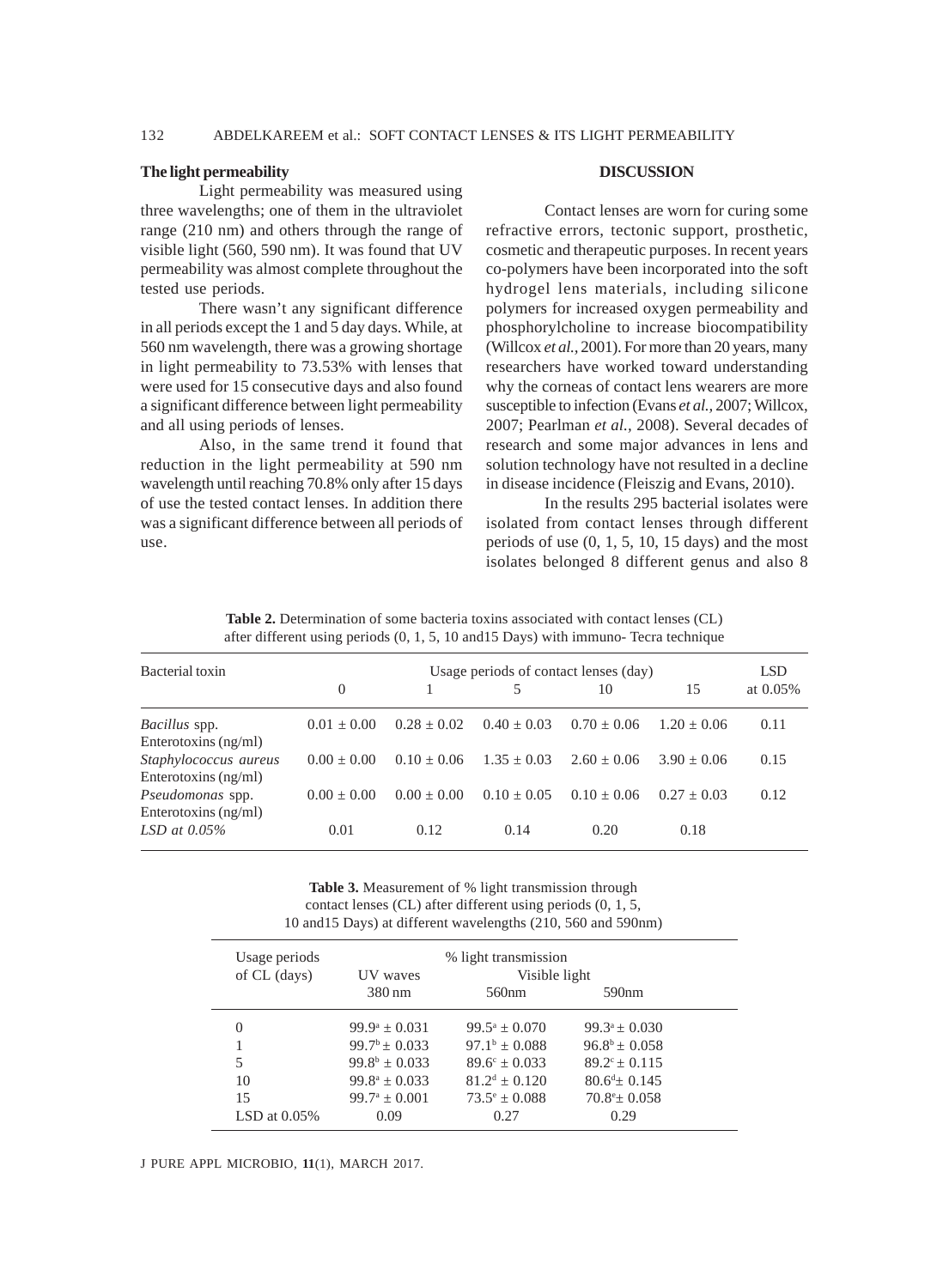different species. The frequency of *Staphylococcus aureus* reached to 27.12% after 15 days while, *Pseudomonas aeruginosa* was 21.02% and *Enterobacter cloacae* was 12.20% meanwhile, the least frequency was 6.44 for *Bordetella hinzii* bacteria. These results matched with findings of Holden *et al.,* (1996), Sankaridurg *et. al.,* (1996) as well as Thakur and Ujjwala, (2014).

Bacillus toxins reached to 0.1, 0.28, 0.40, 0.7, and 1.2 ng/ml after 1, 5, 10, 15 days of contact lenses using and this toxins is cyclic peptide and may be occasionally cause localised eye infections in humans as mentioned by Schoeni and Wong (2005). *Staphylococcus aureus* produced a variety of toxins and reached in the trail to 0.1, 1.35, 2.6 and 3.9 ng/ml after 1, 5, 10, 15 days, respectively of contact lenses using and these toxins contribute to corneal tissue damage as recorded by Callegan *et al*., (1994). *P. aeruginosa* produced about 0.1, 0.1, 0.1 and 0.27 ng /ml of toxins after 1, 5, 10, 15 days, respectively and this results was in a harmony with recorded by Pillar and Hobden, (2002) who mentioned that, this toxins may be potentially damaging to ocular tissues and / or corneal tissue when applied exogenously to the eye

The Influence of periods of use contact lenses on its light permeability was examined during three different wavelengths 210, 560, 590 nm. It was found that, a direct correlation between time using of contact lenses and the total number of bacteria which contaminate the contact lenses. There was also, an inverse relationship between permeable lenses (% transmission) for visible light (560 and 590nm) and time of use lenses as well as total number of bacteria that contaminate the lenses. This can be explained that the length of use contact lenses increases the numbers of bacteria as a result of natural secretions of the eye and/or by external contamination. The increasing numbers of bacteria around the lenses may lead to fill the micro pores of contact lenses with bacteria cell that block light penetration. Meanwhile, There wasn't any correlation or effect with UV (210 nm) due to their ability to penetrate.

The conclusion is that, the type of contact lenses Soft Polymacon may contaminate with certain types of bacteria through eye secretions and/or external pollution. Bacteria may have a bearing on eye injury directly through the rapid reproduction and predatoct on corneal tissue

or through toxins secretion that play a role in inflammation of the cornea, conjunctiva, eyelids and loss of vision. Indirectly, these toxins is consider protein which filling the micrometric pores for contact lenses that blocking light and /or reduce the permeability in addition prevent to oxygen arrival to the cornea, which consider the only origin breathing oxygen directly from the air.

## **ACKNOWLEDGMENTS**

The research project was support by a grant from the Deanship of Scientific Research, Princess Nora Bint Abdul Rahman University (34- K-47)

#### **REFERENCES**

- 1. Bariah M. A. and E.H. Goh, Light Transmission through UV Coated Contact Lenses. *Jurnal Sains Kesihatan Malaysia,* 2005; **3**(2): 1-8.
- 2. Borazjani RN, Levy B, Ahearn D G., Relative primary adhesion of Pseudomonas aeruginosa, Serratia marcescens and Staphylococcus aureus to HEMA-type contact lenses and an extended wear silicone hydrogel contact lens of high oxygen permeability. *Cont. Lens Anterior Eye,* 2004; **1**: 3-8.
- 3. Devonshire P, Munro FA, Abernethy C, Clark BJ, Microbial contamination of contact lens cases in the West of Scotland. *Br. J. Ophthalmol.,* 1993; **77**: 41-45.
- 4. Edwards K, Keay L, Naduvilath T, Snibson G, Taylor H, Stapleton F, Characteristics of and risk factors for contact lens-related microbial keratitis in a tertiary referral hospital. Eye (London), 2009; **23**: 153-160.
- 5. El-Naggar MA, Alkahtani MD, Thabit TM, Sarhan EA, Morsy KM, In vitro study on influence of some Streptomyces strains isolated from date palm rhizosphere soil on some toxigenic fungi. *Foodborne Pathogens and Diseases,* 2012; **9**(7):646-54.
- 6. Evans DJ, McNamara NA, Fleiszig SM., Life at the front: dissecting bacterial-host interactions at the ocular surface. *Ocul. Surf.,* 2007; **5**: 213- 227.
- 7. Ewbank A. In search of solution in the Magic Kingdom. *Optician* 1995; **210**: 36-7.
- 8. Fleiszig SMJ, Evans DJ, Pathogenesis of Contact Lens-Associated Microbial Keratitis. *Am. Acad. Opt.,* 2010; **87**(4):225-232.
- 9. Green M, Apel A, Stapleton F, Risk factors and causative organisms in microbial keratitis.

J PURE APPL MICROBIO*,* **11**(1), MARCH 2017.